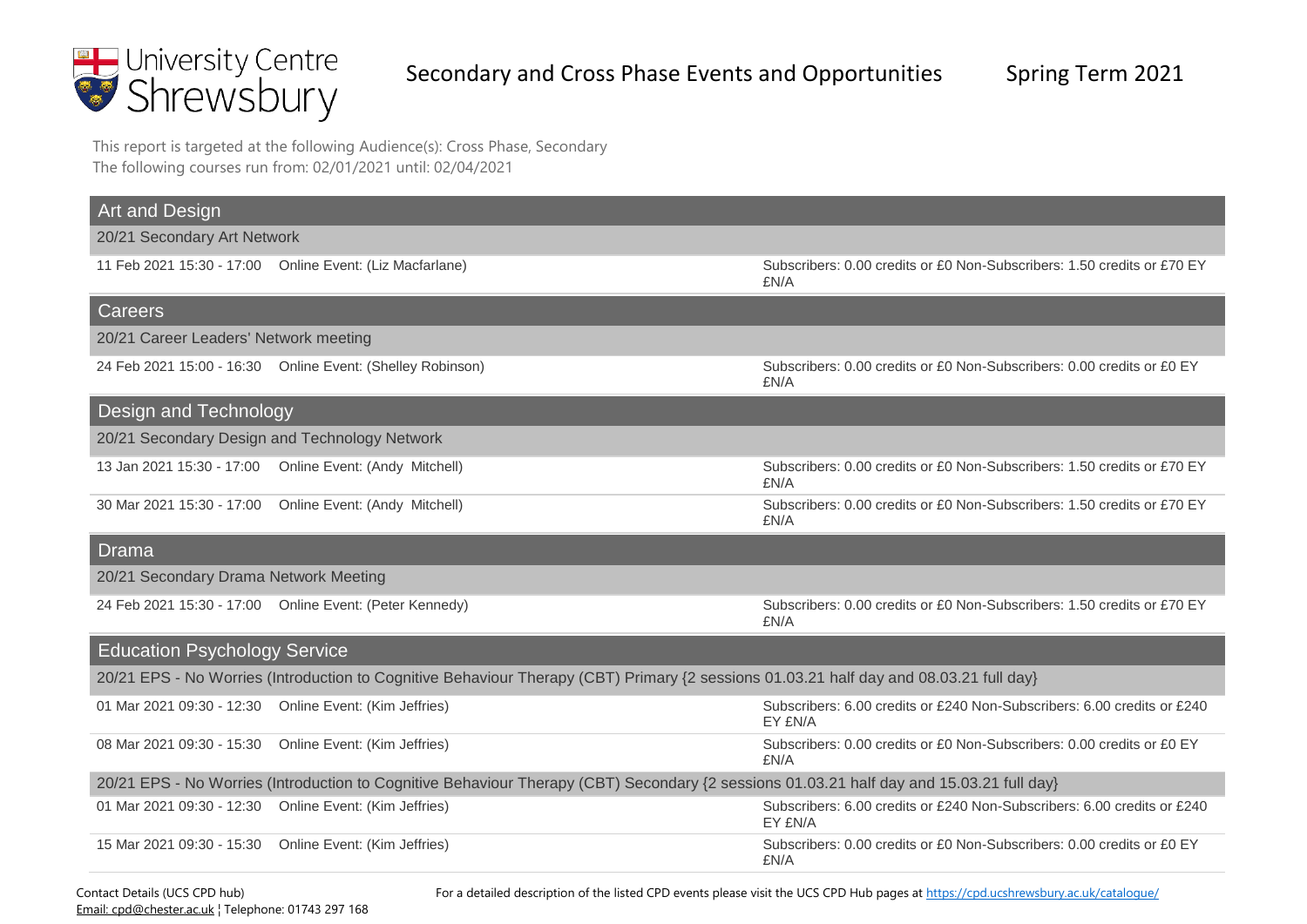| <b>Educational Visits</b>                      |                                                                            |                                                                                    |  |
|------------------------------------------------|----------------------------------------------------------------------------|------------------------------------------------------------------------------------|--|
|                                                | 20/21 Coordinating educational visits and journeys (initial training)      |                                                                                    |  |
|                                                | 11 Feb 2021 09:30 - 15:30  Online Event: (Dave Thorley)                    | Subscribers: 2.50 credits or £110 Non-Subscribers: 3.50 credits or £150<br>EY £N/A |  |
|                                                | 20/21 Coordinating educational visits and journeys (revalidation training) |                                                                                    |  |
|                                                | 25 Feb 2021 09:30 - 11:30 Online Event: (Dave Thorley)                     | Subscribers: 1.00 credits or £50 Non-Subscribers: 1.50 credits or £70 EY<br>£N/A   |  |
| 20/21 Educational Visits Co-ordinators Network |                                                                            |                                                                                    |  |
|                                                | 02 Feb 2021 13:30 - 15:00 Online Event: (Dave Thorley)                     | Subscribers: 0.00 credits or £0 Non-Subscribers: 1.50 credits or £70 EY<br>£N/A    |  |
| English                                        |                                                                            |                                                                                    |  |
| 20/21 Secondary English Network                |                                                                            |                                                                                    |  |
|                                                | 10 Mar 2021 09:30 - 12:00  Online Event: (Paul Clayton)                    | Subscribers: 0.00 credits or £0 Non-Subscribers: 1.50 credits or £70 EY<br>£N/A    |  |
| English as an Additional Language (EAL)        |                                                                            |                                                                                    |  |
|                                                | 20/21 Assessing and Monitoring of progress in EAL                          |                                                                                    |  |
|                                                | 09 Mar 2021 15:45 - 18:00 Online Event: (Qamar Magsood, Kirsty Holden)     | Subscribers: 2.00 credits or £85 Non-Subscribers: 2.50 credits or £105<br>EY £N/A  |  |
| Geography                                      |                                                                            |                                                                                    |  |
| 20/21 Secondary Geography Network              |                                                                            |                                                                                    |  |
|                                                | 08 Feb 2021 09:30 - 11:00 Online Event: (Rebecca Kitchen)                  | Subscribers: 0.00 credits or £0 Non-Subscribers: 1.50 credits or £70 EY<br>£N/A    |  |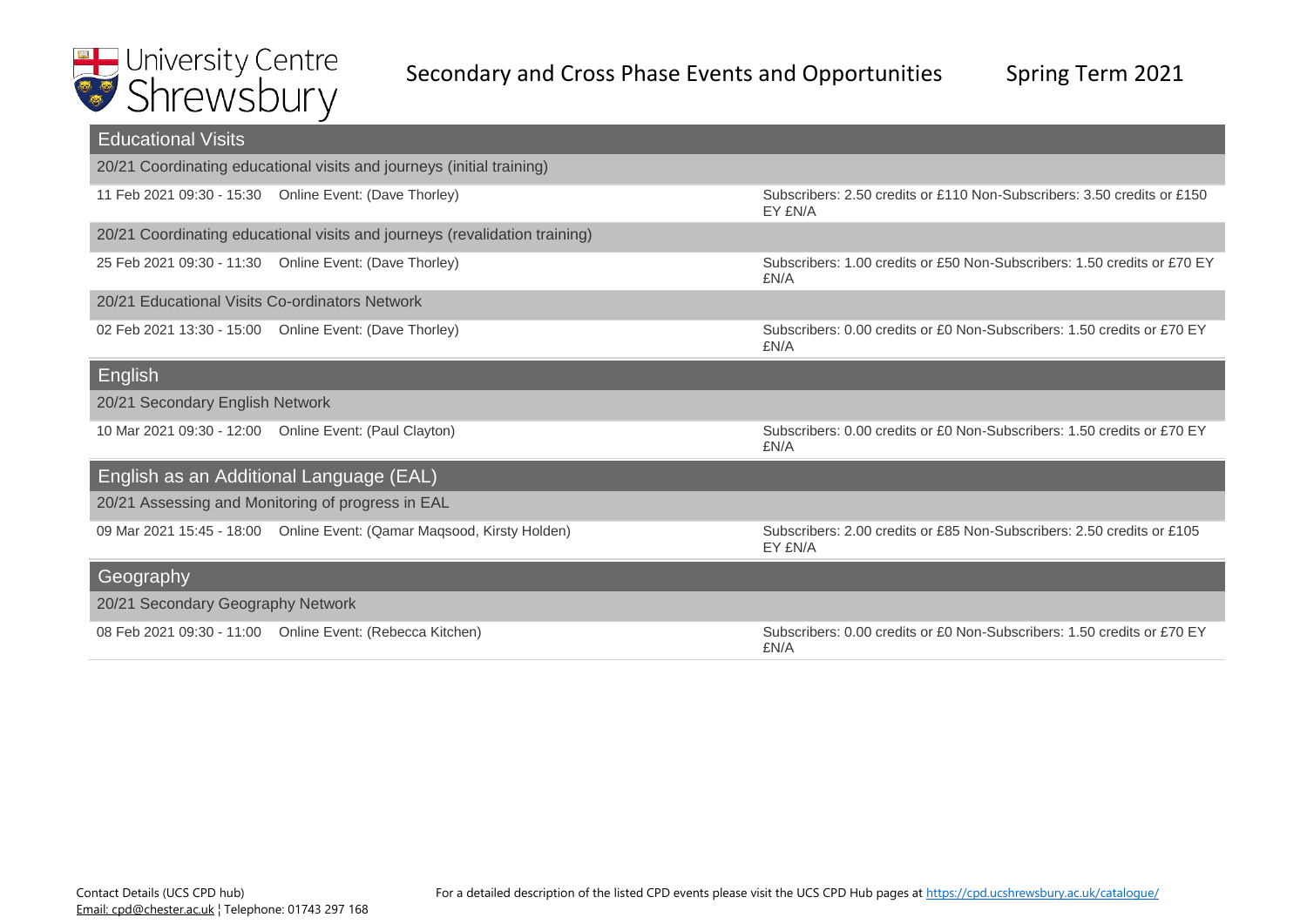| <b>Governors</b>                                                                                                 |                                                                           |                                                                                      |  |
|------------------------------------------------------------------------------------------------------------------|---------------------------------------------------------------------------|--------------------------------------------------------------------------------------|--|
|                                                                                                                  | 20/21 Finance for Governors over 2 sessions 21.01.21 and 28.01.21         |                                                                                      |  |
| 21 Jan 2021 17:30 - 19:00  Online Event: (Phil Wilson)                                                           |                                                                           | Subscribers: 1.00 credits or £50 Non-Subscribers: 1.50 credits or £70 EY<br>£N/A     |  |
| 28 Jan 2021 17:30 - 19:00  Online Event: (Phil Wilson)                                                           |                                                                           | Subscribers: 0.00 credits or £0 Non-Subscribers: 0.00 credits or £0 EY<br>£N/A       |  |
|                                                                                                                  | 20/21 New Governor Training over 2 evening sessions 02.03.21 and 09.03.21 |                                                                                      |  |
|                                                                                                                  | 02 Mar 2021 17:30 - 19:30  Online Event: (Sally Swann)                    | Subscribers: 3.00 credits or £128 Non-Subscribers: 4.00 credits or £200<br>EY £70.00 |  |
|                                                                                                                  | 09 Mar 2021 17:30 - 19:30  Online Event: (Sally Swann)                    | Subscribers: 0.00 credits or £0 Non-Subscribers: 0.00 credits or £0 EY<br>£N/A       |  |
|                                                                                                                  | 20/21 Newly Appointed Safeguarding Link Governor Training                 |                                                                                      |  |
|                                                                                                                  | 26 Jan 2021 09:30 - 11:30  Online Event: (Caroline Ewels)                 | Subscribers: 1.50 credits or £64 Non-Subscribers: 2.00 credits or £100<br>EY £N/A    |  |
|                                                                                                                  | 20/21 Ofsted Inspection Framework - Implications for Governors            |                                                                                      |  |
|                                                                                                                  | 27 Jan 2021 17:30 - 19:30  Online Event: (Sally Swann)                    | Subscribers: 1.50 credits or £64 Non-Subscribers: 2.00 credits or £100<br>EY £N/A    |  |
|                                                                                                                  | 20/21 Safeguarding Link Governor Briefing Session                         |                                                                                      |  |
|                                                                                                                  | 20 Jan 2021 17:30 - 18:30  Online Event: (Caroline Ewels)                 | Subscribers: 1.00 credits or £45 Non-Subscribers: 1.00 credits or £45 EY<br>£N/A     |  |
| 20/21 The UPDATE TRAINING for the Designated link Governor for looked after and previously looked after children |                                                                           |                                                                                      |  |
|                                                                                                                  | 20 Jan 2021 13:15 - 15:00  Online Event: (Lisa Peters)                    | Subscribers: 0.00 credits or £0 Non-Subscribers: 0.00 credits or £0 EY<br>£N/A       |  |
| History                                                                                                          |                                                                           |                                                                                      |  |
| 20/21 Secondary History Network                                                                                  |                                                                           |                                                                                      |  |
|                                                                                                                  | 02 Feb 2021 15:30 - 17:00 Online Event: (Michael Bird)                    | Subscribers: 0.00 credits or £0 Non-Subscribers: 1.50 credits or £70 EY<br>£N/A      |  |
| <b>ICT and Computing</b>                                                                                         |                                                                           |                                                                                      |  |
| 20/21 Secondary ICT Network                                                                                      |                                                                           |                                                                                      |  |
|                                                                                                                  | 10 Feb 2021 09:30 - 11:00 Online Event: (Richard Smith)                   | Subscribers: 0.00 credits or £0 Non-Subscribers: 1.50 credits or £70 EY<br>£N/A      |  |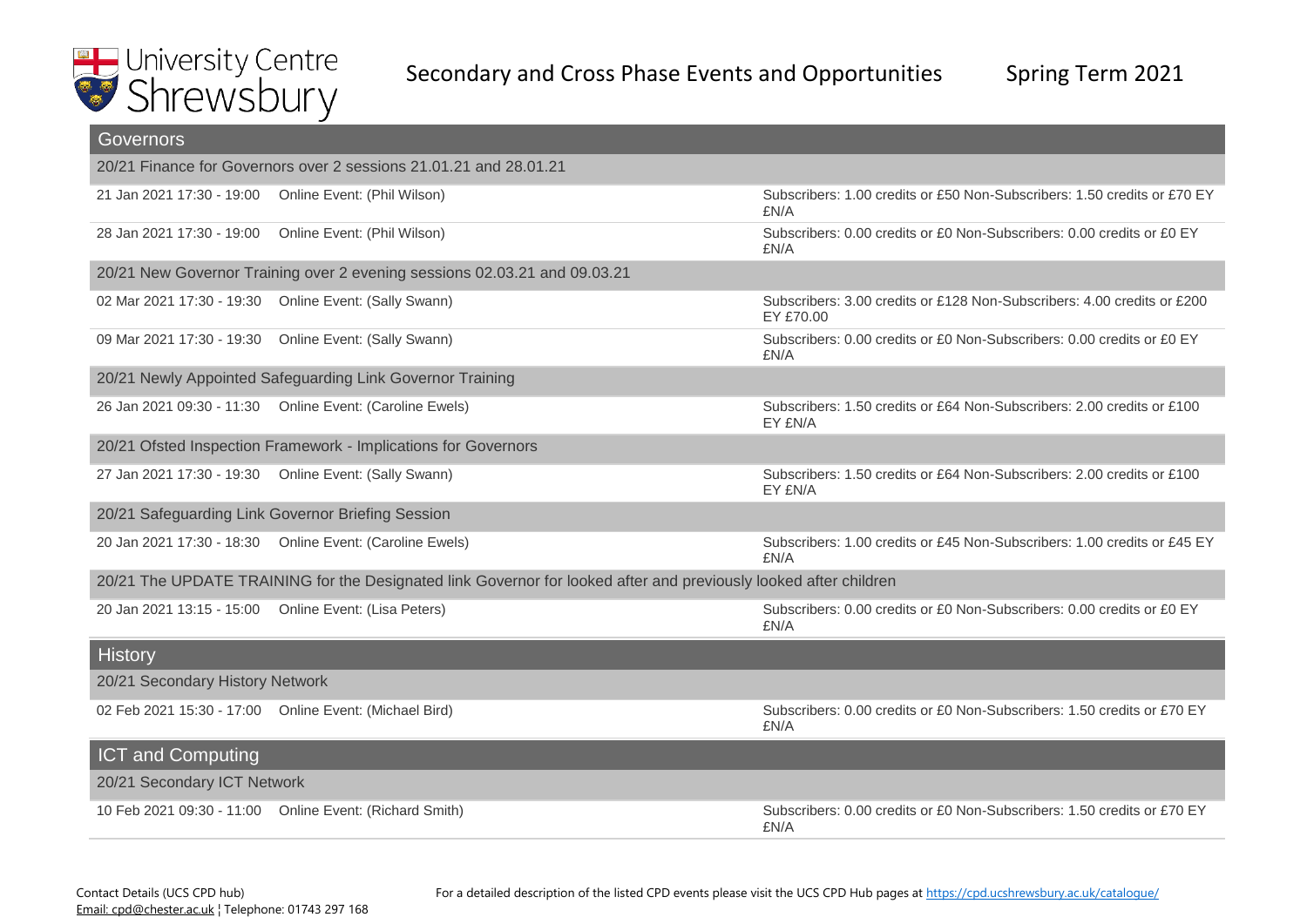| Leadership and Management                 |                                                          |                                                                                  |  |
|-------------------------------------------|----------------------------------------------------------|----------------------------------------------------------------------------------|--|
| 20/21 CPG meeting                         |                                                          |                                                                                  |  |
| 04 Mar 2021 08:30 - 10:00                 | Online Event: (Steve Compton)                            | Subscribers: 0.00 credits or £0 Non-Subscribers: 0.00 credits or £0 EY<br>£N/A   |  |
|                                           | 04 Mar 2021 08:30 - 13:00  Online Event: (Steve Compton) | Subscribers: 0.00 credits or £0 Non-Subscribers: 0.00 credits or £0 EY<br>£N/A   |  |
| 20/21 Post 16 Managers Network            |                                                          |                                                                                  |  |
|                                           | 10 Feb 2021 15:00 - 16:30  Online Event: (Janine Vernon) | Subscribers: 0.00 credits or £0 Non-Subscribers: 1.50 credits or £70 EY<br>£N/A  |  |
| 20/21 Schools Forum Meeting               |                                                          |                                                                                  |  |
|                                           | 14 Jan 2021 08:30 - 11:00  Online Event: (Phil Wilson)   | Subscribers: N/A credits or £N/A Non-Subscribers: N/A credits or £N/A<br>EY £N/A |  |
| 20/21 Secondary Headteacher Briefing      |                                                          |                                                                                  |  |
|                                           | 04 Feb 2021 13:30 - 15:30  Online Event: (Steve Compton) | Subscribers: 0.00 credits or £0 Non-Subscribers: 0.00 credits or £0 EY<br>£N/A   |  |
| 20/21 Secondary Senior Leaders Network    |                                                          |                                                                                  |  |
|                                           | 17 Mar 2021 09:30 - 11:00 Online Event: (Mick Adams)     | Subscribers: 0.00 credits or £0 Non-Subscribers: 1.50 credits or £70 EY<br>£N/A  |  |
| <b>Learning Mentors</b>                   |                                                          |                                                                                  |  |
| 20/21 Cross Phase Learning Mentor Network |                                                          |                                                                                  |  |
|                                           | 16 Feb 2021 15:45 - 17:15  Online Event: (Jane Parsons)  | Subscribers: 0.00 credits or £0 Non-Subscribers: 1.50 credits or £70 EY<br>£N/A  |  |
| <b>Maths</b>                              |                                                          |                                                                                  |  |
| 20/21 Secondary Maths Network             |                                                          |                                                                                  |  |
|                                           | 24 Mar 2021 09:30 - 11:00 Online Event: (Sally Bamber)   | Subscribers: 0.00 credits or £0 Non-Subscribers: 1.50 credits or £70 EY<br>£N/A  |  |
| <b>MFL</b>                                |                                                          |                                                                                  |  |
| 20/21 Secondary Modern Languages Network  |                                                          |                                                                                  |  |
|                                           | 18 Mar 2021 13:30 - 15:00 Online Event: (David Moss)     | Subscribers: 0.00 credits or £0 Non-Subscribers: 1.50 credits or £70 EY<br>£N/A  |  |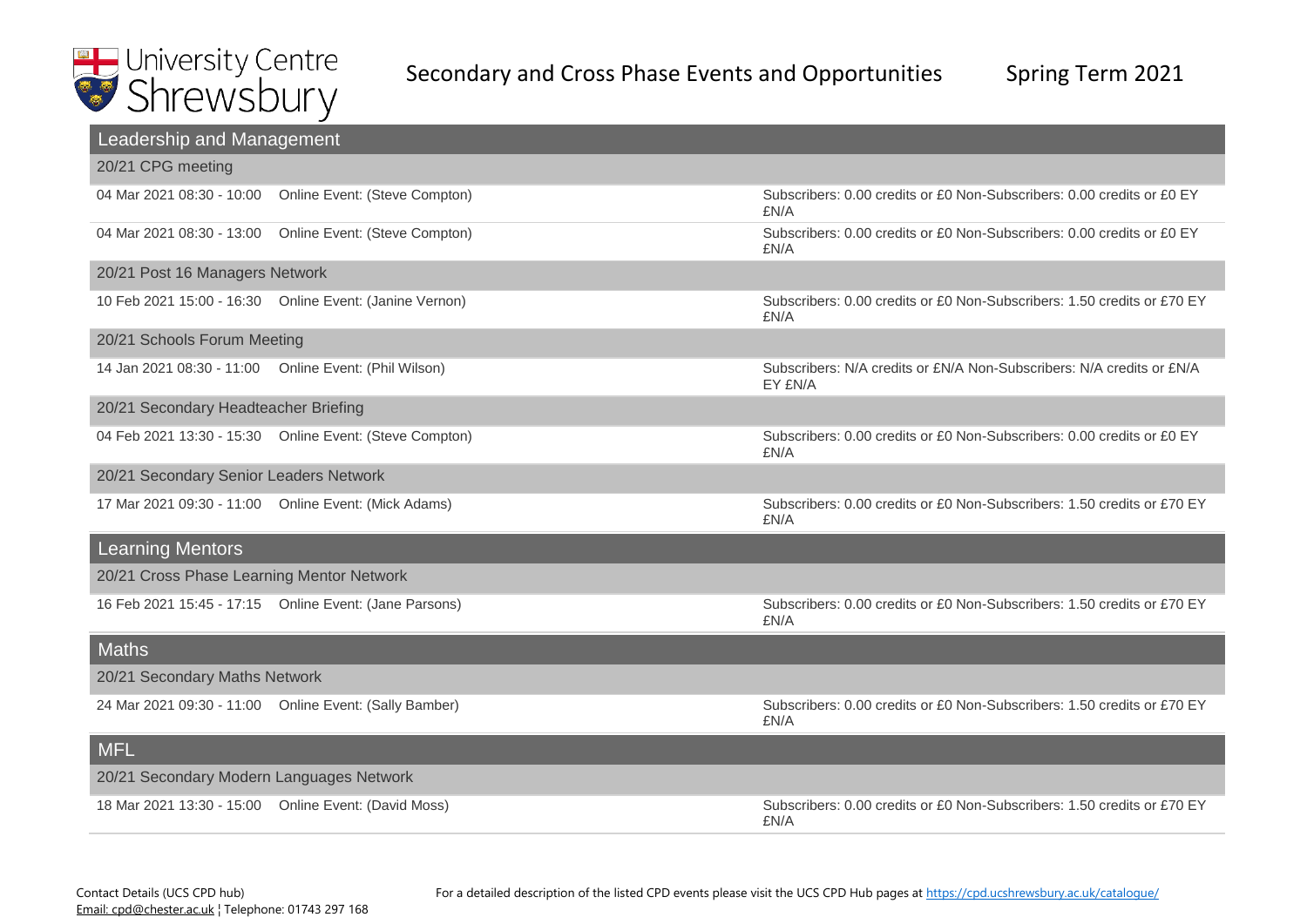| <b>Music</b>                                        |                                                           |                                                                                 |
|-----------------------------------------------------|-----------------------------------------------------------|---------------------------------------------------------------------------------|
| 20/21 Secondary Music Network                       |                                                           |                                                                                 |
|                                                     | 11 Feb 2021 16:00 - 17:30  Online Event: (Alison Stevens) | Subscribers: 0.00 credits or £0 Non-Subscribers: 1.50 credits or £70 EY<br>£N/A |
| <b>NQT</b>                                          |                                                           |                                                                                 |
| 20/21 NQT Network: Developing Practice              |                                                           |                                                                                 |
| 03 Mar 2021 09:30 - 11:00 Online Event: (Kev McKie) |                                                           | Subscribers: 0.00 credits or £0 Non-Subscribers: 1.50 credits or £70 EY<br>£N/A |
| PE                                                  |                                                           |                                                                                 |
| 20/21 Secondary Physical Education Network          |                                                           |                                                                                 |
| 12 Jan 2021 13:30 - 15:00                           | Online Event: (Jim Morris)                                | Subscribers: 0.00 credits or £0 Non-Subscribers: 1.50 credits or £70 EY<br>£N/A |
| <b>PSHE</b>                                         |                                                           |                                                                                 |
| 20/21 Secondary PSHE/RSHE Network meeting           |                                                           |                                                                                 |
|                                                     | 17 Mar 2021 09:30 - 11:00 Online Event: (Caroline Ewels)  | Subscribers: 0.00 credits or £0 Non-Subscribers: 1.50 credits or £70 EY<br>£N/A |
| <b>RE</b>                                           |                                                           |                                                                                 |
| 20/21 Secondary Religious Education Network         |                                                           |                                                                                 |
| 13 Jan 2021 15:45 - 17:15                           | Online Event: (Stephen Pett)                              | Subscribers: 0.00 credits or £0 Non-Subscribers: 1.50 credits or £70 EY<br>£N/A |
| 04 Mar 2021 15:45 - 17:15                           | Online Event: (Stephen Pett)                              | Subscribers: 0.00 credits or £0 Non-Subscribers: 1.50 credits or £70 EY<br>£N/A |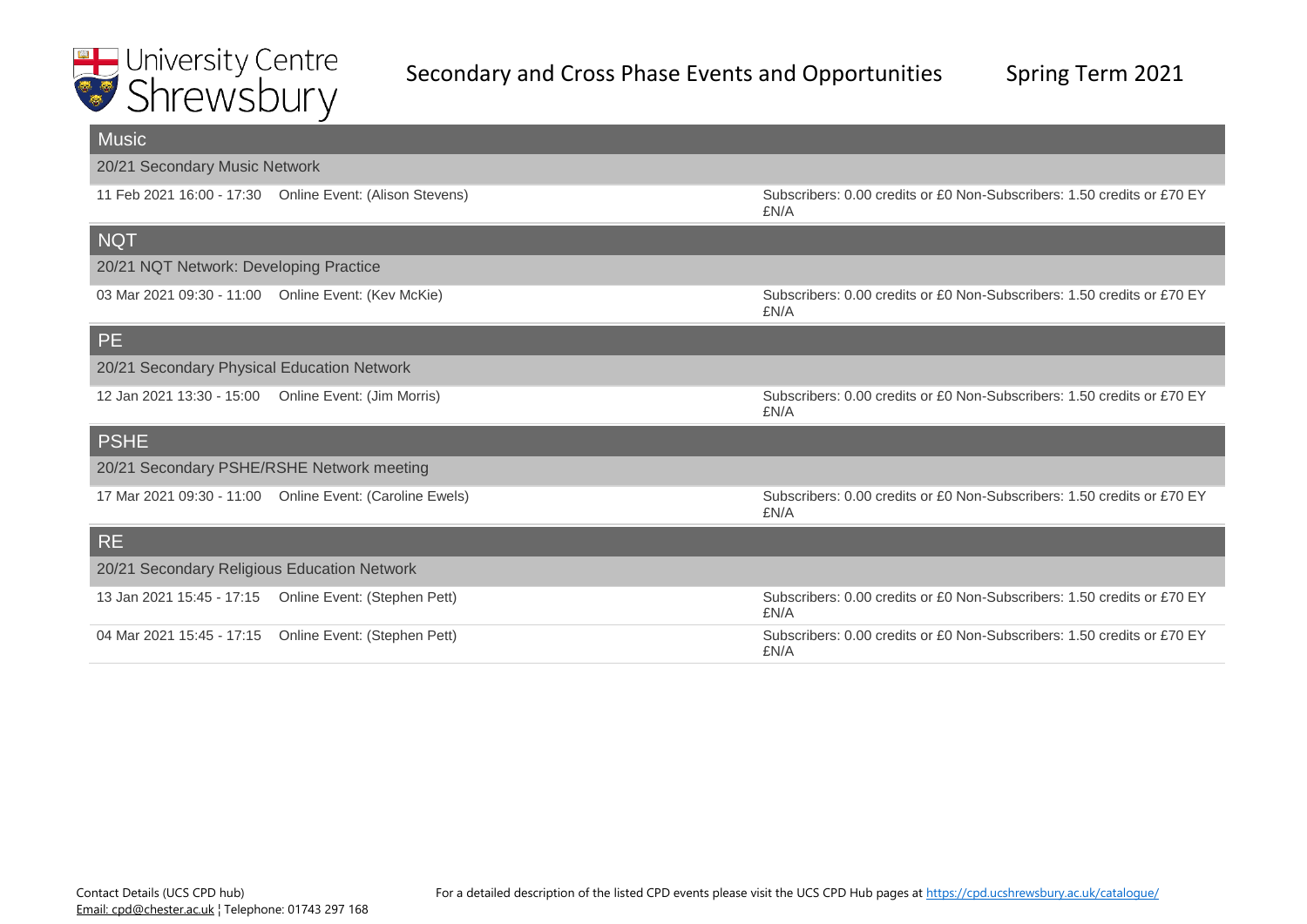

| Safeguarding and Child Protection                                                                                     |                                                                                                            |                                                                                     |  |
|-----------------------------------------------------------------------------------------------------------------------|------------------------------------------------------------------------------------------------------------|-------------------------------------------------------------------------------------|--|
| 20/21 Designated Safeguarding Lead Update Training Online over 3 sessions, 09.03.21, 16.03.21 and 23.03.21            |                                                                                                            |                                                                                     |  |
| 09 Mar 2021 13:00 - 14:30                                                                                             | Online Event: (Fiona Purslow, Caroline Ewels)                                                              | Subscribers: 3.00 credits or £128 Non-Subscribers: 4.00 credits or £200<br>EY £N/A  |  |
| 16 Mar 2021 13:00 - 14:30                                                                                             | Online Event: (Fiona Purslow, Caroline Ewels)                                                              | Subscribers: 0.00 credits or £0 Non-Subscribers: 0.00 credits or £0 EY<br>£N/A      |  |
| 23 Mar 2021 13:00 - 14:30                                                                                             | Online Event: (Fiona Purslow, Caroline Ewels)                                                              | Subscribers: 0.00 credits or £0 Non-Subscribers: 0.00 credits or £0 EY<br>£N/A      |  |
|                                                                                                                       | 20/21 Designated Safeguarding Lead Update Training Online over 3 sessions, 13.01.21, 20.01.21 and 27.01.21 |                                                                                     |  |
| 20 Jan 2021 09:30 - 11:00                                                                                             | Online Event: (Fiona Purslow, Caroline Ewels)                                                              | Subscribers: N/A credits or £N/A Non-Subscribers: N/A credits or £N/A<br>EY £N/A    |  |
| 13 Jan 2021 09:30 - 11:00                                                                                             | Online Event: (Fiona Purslow, Caroline Ewels)                                                              | Subscribers: 3.00 credits or £128 Non-Subscribers: 4.00 credits or £200<br>EY £N/A  |  |
| 27 Jan 2021 09:30 - 11:00                                                                                             | Online Event: (Fiona Purslow, Caroline Ewels)                                                              | Subscribers: 0.00 credits or £0 Non-Subscribers: 0.00 credits or £0 EY<br>£N/A      |  |
| 20/21 Newly Appointed Designated Safeguarding Lead Training (Modules 1 and 2) 19.01.21 and (Modules 3 and 4) 02.02.21 |                                                                                                            |                                                                                     |  |
| 19 Jan 2021 09:30 - 11:30                                                                                             | Online Event: (Fiona Purslow, Caroline Ewels)                                                              | Subscribers: 4.50 credits or £192 Non-Subscribers: 6.00 credits or £300<br>EY £N/A  |  |
| 19 Jan 2021 12:30 - 14:30                                                                                             | Online Event: (Fiona Purslow, Caroline Ewels)                                                              | Subscribers: 0.00 credits or £0 Non-Subscribers: 0.00 credits or £0 EY<br>£N/A      |  |
| 02 Feb 2021 09:30 - 11:30                                                                                             | Online Event: (Fiona Purslow, Caroline Ewels)                                                              | Subscribers: 0.00 credits or £0 Non-Subscribers: 0.00 credits or £0 EY<br>£N/A      |  |
| 02 Feb 2021 12:30 - 14:30                                                                                             | Online Event: (Fiona Purslow, Caroline Ewels)                                                              | Subscribers: 0.00 credits or £0 Non-Subscribers: 0.00 credits or £0 EY<br>£N/A      |  |
| 20/21 Raising awareness in Safeguarding and Protecting Children online                                                |                                                                                                            |                                                                                     |  |
| 14 Jan 2021 09:30 - 11:30                                                                                             | Online Event: (Fiona Purslow, Caroline Ewels)                                                              | Subscribers: 1.50 credits or £64 Non-Subscribers: 2.00 credits or £100<br>EY £35.00 |  |
| 24 Feb 2021 18:30 - 20:30                                                                                             | Online Event: (Fiona Purslow, Caroline Ewels)                                                              | Subscribers: 1.50 credits or £64 Non-Subscribers: 2.00 credits or £100<br>EY £35.00 |  |
| 22 Mar 2021 13:00 - 15:00                                                                                             | Online Event: (Fiona Purslow, Caroline Ewels)                                                              | Subscribers: 1.50 credits or £64 Non-Subscribers: 2.00 credits or £100<br>EY £N/A   |  |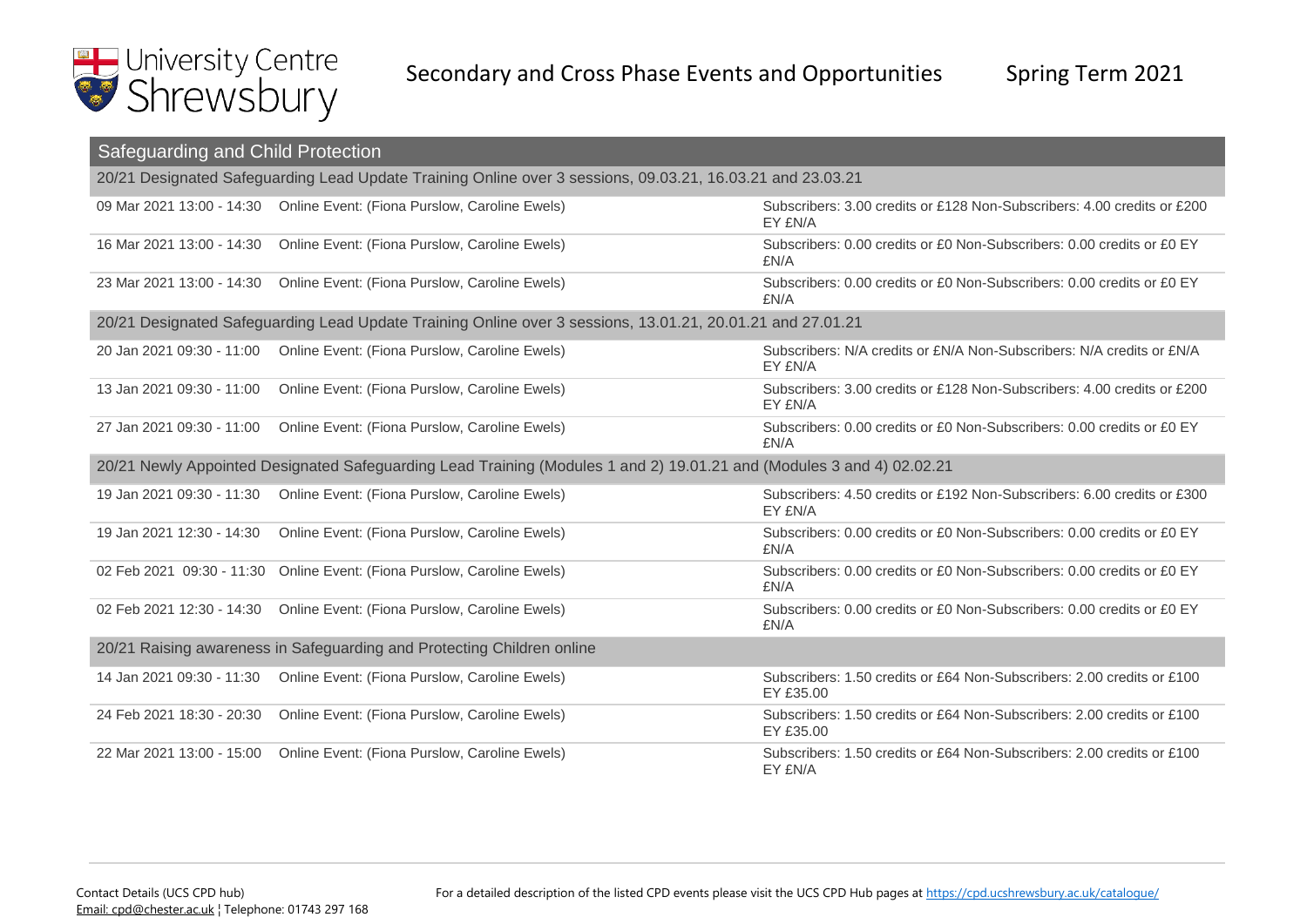#### 20/21 Safeguarding Drop-in sessions

| 13 Jan 2021 13:00 - 14:00                                             | Online Event: (Jane Parsons, Fiona Purslow, Caroline Ewels)              | Subscribers: 0.00 credits or £0 Non-Subscribers: 0.00 credits or £0 EY<br>£0.00    |  |
|-----------------------------------------------------------------------|--------------------------------------------------------------------------|------------------------------------------------------------------------------------|--|
| 27 Jan 2021 13:00 - 14:00                                             | Online Event: (Jane Parsons, Fiona Purslow, Caroline Ewels)              | Subscribers: 0.00 credits or £0 Non-Subscribers: 0.00 credits or £0 EY<br>£0.00    |  |
| 10 Feb 2021 13:00 - 14:00                                             | Online Event: (Jane Parsons, Fiona Purslow, Caroline Ewels)              | Subscribers: 0.00 credits or £0 Non-Subscribers: 0.00 credits or £0 EY<br>£N/A     |  |
| 24 Feb 2021 13:00 - 14:00                                             | Online Event: (Jane Parsons, Fiona Purslow, Caroline Ewels)              | Subscribers: 0.00 credits or £0 Non-Subscribers: 0.00 credits or £0 EY<br>£N/A     |  |
| 10 Mar 2021 13:00 - 13:00                                             | Online Event: (Jane Parsons, Fiona Purslow, Caroline Ewels)              | Subscribers: 0.00 credits or £0 Non-Subscribers: 0.00 credits or £0 EY<br>£N/A     |  |
| 24 Mar 2021 13:00 - 14:00                                             | Online Event: (Jane Parsons, Fiona Purslow, Caroline Ewels)              | Subscribers: 0.00 credits or £0 Non-Subscribers: 0.00 credits or £0 EY<br>£N/A     |  |
| 20/21 Safeguarding Link Governor Briefing Session                     |                                                                          |                                                                                    |  |
|                                                                       | 20 Jan 2021 17:30 - 18:30  Online Event: (Caroline Ewels)                | Subscribers: 1.00 credits or £45 Non-Subscribers: 1.00 credits or £45 EY<br>£N/A   |  |
| 20/21 Safeguarding Network                                            |                                                                          |                                                                                    |  |
|                                                                       | 04 Feb 2021 09:30 - 12:00  Online Event: (Caroline Ewels)                | Subscribers: 0.00 credits or £0 Non-Subscribers: 2.00 credits or £100 EY<br>£N/A   |  |
| 20/21 Safeguarding Supervision and Staff wellbeing                    |                                                                          |                                                                                    |  |
|                                                                       | 25 Jan 2021 13:00 - 15:30  Online Event: (Fiona Purslow, Caroline Ewels) | Subscribers: 1.00 credits or £50 Non-Subscribers: 1.50 credits or £70 EY<br>£35.00 |  |
| Peer on Peer Abuse - Guidance and Procedures for Schools EY Providers |                                                                          |                                                                                    |  |
| 26 Jan 2021 13:00 - 15:00                                             | Online Event: (Fiona Purslow, Caroline Ewels)                            | Subscribers: 1.00 credits or £50 Non-Subscribers: 1.50 credits or £70 EY<br>£N/A   |  |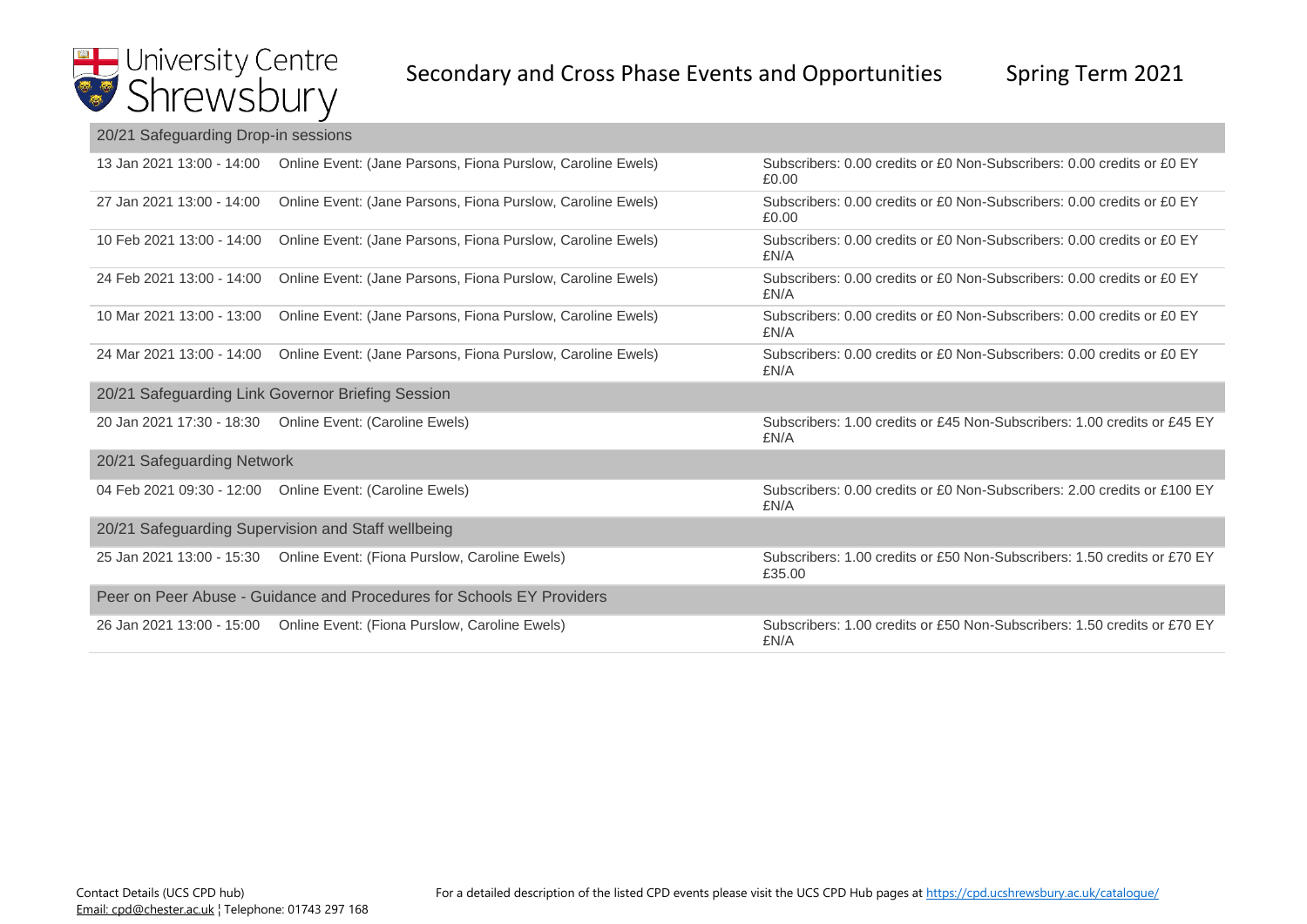

| Science                                   |                                                        |                                                                                  |
|-------------------------------------------|--------------------------------------------------------|----------------------------------------------------------------------------------|
| 20/21 Secondary Science Network           |                                                        |                                                                                  |
| 09 Feb 2021 13:30 - 15:00                 | Online Event: (Ant Snowden)                            | Subscribers: 0.00 credits or £0 Non-Subscribers: 1.50 credits or £70 EY<br>£N/A  |
| <b>SEN</b>                                |                                                        |                                                                                  |
| 20/21 SENCo Network Online                |                                                        |                                                                                  |
| 02 Mar 2021 13:30 - 15:30                 | Online Event: (Garry Dean)                             | Subscribers: 0.00 credits or £0 Non-Subscribers: 1.50 credits or £70 EY<br>£N/A  |
| 03 Mar 2021 13:30 - 15:30                 | Online Event: (Garry Dean)                             | Subscribers: 0.00 credits or £0 Non-Subscribers: 1.50 credits or £70 EY<br>£N/A  |
| 04 Mar 2021 13:30 - 15:30                 | Online Event: (Garry Dean)                             | Subscribers: 0.00 credits or £0 Non-Subscribers: 1.50 credits or £70 EY<br>£N/A  |
| <b>TaMHS</b>                              |                                                        |                                                                                  |
| 20/21 Managing Emotions and Behaviour     |                                                        |                                                                                  |
| 03 Mar 2021 09:30 - 12:30                 | Online Event: (Renee Lee)                              | Subscribers: 1.50 credits or £60 Non-Subscribers: 1.50 credits or £60 EY<br>£N/A |
| <b>Teaching Assistants</b>                |                                                        |                                                                                  |
| 20/21 Cross Phase Learning Mentor Network |                                                        |                                                                                  |
|                                           | 16 Feb 2021 15:45 - 17:15 Online Event: (Jane Parsons) | Subscribers: 0.00 credits or £0 Non-Subscribers: 1.50 credits or £70 EY<br>£N/A  |